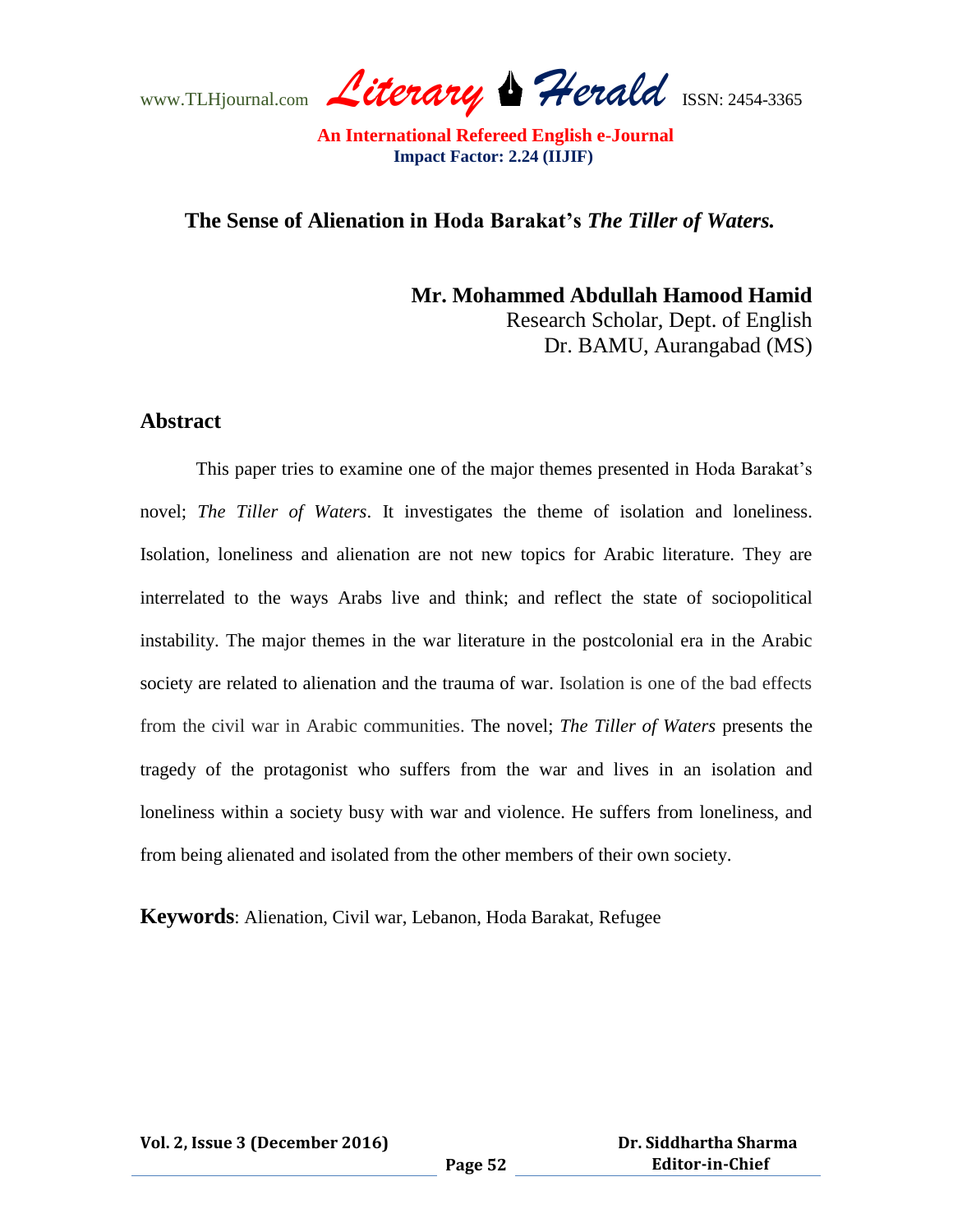www.TLHjournal.com *Literary Herald*ISSN: 2454-3365

# **The Sense of Alienation in Hoda Barakat's** *The Tiller of Waters.*

**Mr. Mohammed Abdullah Hamood Hamid** Research Scholar, Dept. of English Dr. BAMU, Aurangabad (MS)

# **Introduction**

*The Tiller of Waters* is a thriller story written by Hoda Barakat. Barakat is one of the greatest contemporary Lebanese novelists. She is considered as one of the most important contemporary female voices against war in the Arabic literature. She was born in 1952 in Maronite family. She lived in Beirut during the civil war then moved to Paris where she is living there now and working as journalist. She experienced the Lebanese civil war which has erupted in 1975 till 1990. She tries to display in her works a lot of suffering that the people were experiencing during that brutal war. "The Lebanese civil war, which always forms the backdrop of Hoda Barakat's narratives" (Al-Samman  $(p.19)^1$ . Barakat wrote many novels during and after the Lebanese civil war and in her works always focuses on the civil war as a subject matter for her works. "The works of Hoda Barakat constitute a fine example of the Lebanese novelistic discourse that takes shape after the civil war"  $(Ashour 31)^2$ . "Baraka's narratives depict a Lebanon ravaged by Civil War and sectarian division. Her characters are deeply affected psychologically by the chaos and disruption of war"  $(132)^3$ . Barakat wrote many of novels such as *The Stone*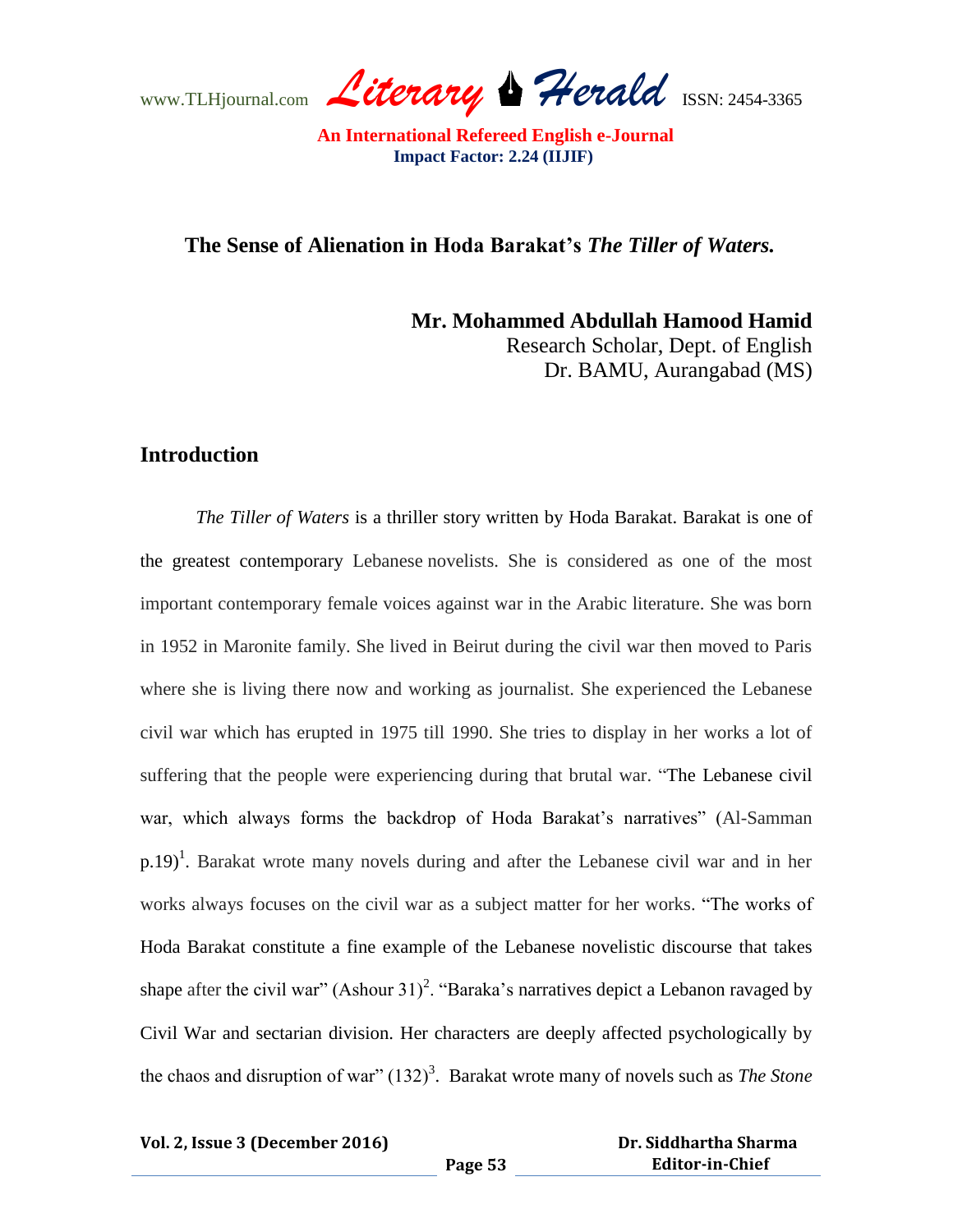www.TLHjournal.com *Literary Herald*ISSN: 2454-3365

*of Laughter* and *The Tiller of Waters. The Stone of Laugh*ter display the lonely life of the protagonist (Khalil) who closed himself in his flat during the war. *The Tiller of Waters* is also a story that depicts isolation of the novel protagonist (Niqula) in his basement during the brutal war.

By the way, *The Tiller of Waters* is a narrative novel about the life of the protagonist, Niqula Mitri, a fabric merchant. He stays in Beirut during the severest days of the civil war. He escapes from the civil war and violence after he lost his home to live in isolation in the basement of his father's fabric shop in the center of the city. While the upper floor of the ship was destroyed during the war, the lower level with all its natural fabrics was unharmed. During his isolation in the basement, He refuges to the past by his memory with the stories of fabric with his Kurdish maid Shamsa to pass the trauma and consider a future. "Therefore, in order to resist death/war/forgetfulness, he tells stories about the past which was peaceful in order to keep that memory alive" (Amin  $115)^4$ . While the war destroyed all the physical features of the city in his isolation, Niqula rebuilds the history of his city by re-telling the stories of natural fabrics. Niqula dies in the streets of Beirut before he finishes the stories of fabric. His voice is rising and rising to become the chaos in all the city of Beirut asking his father's soul about his killer.

# *The Tiller of Water* (Hārith al-miyāh)

*The Tiller of Water* is a mythical memory and shifting novel. It was published in Arabic in 1998 and translated into English by Marilyn Booth in 2004. *The Tiller of* 

| Vol. 2, Issue 3 (December 2016) |         | Dr. Siddhartha Sharma  |
|---------------------------------|---------|------------------------|
|                                 | Page 54 | <b>Editor-in-Chief</b> |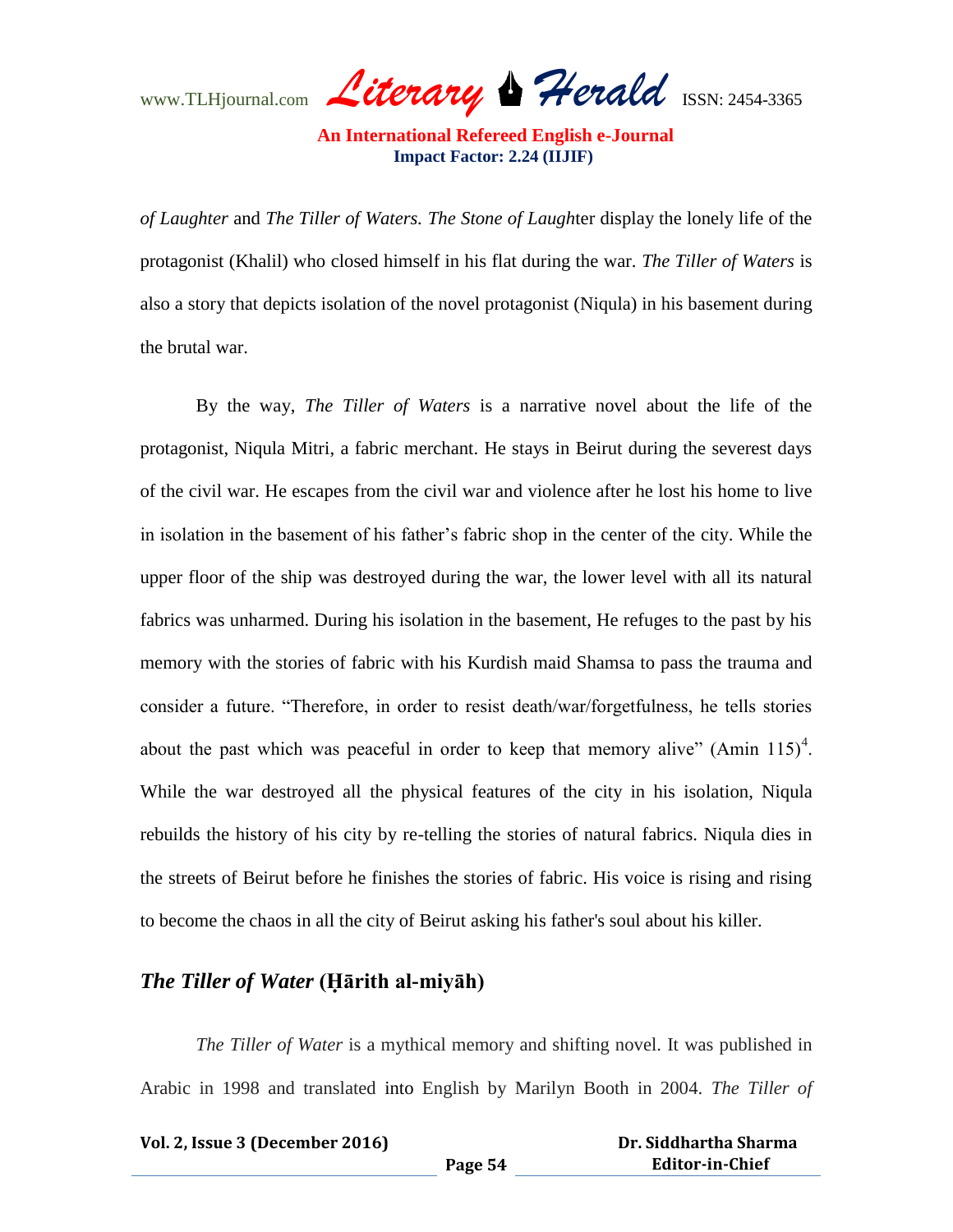www.TLHjournal.com *Literary Herald*ISSN: 2454-3365

*Waters* is one of the most famous novels which display the civil war in Lebanon that lasts nearly two decades. It is not as narrative and traditional novel so it depicts the horror and ruin brutal civil war impacts on individuals and society as well. This novel is also an attempt from the protagonist to survive in his isolation in which his life is reduced to an animal-like existence. "Barakat saturates her character's memory with painful details and interlaces them with something altogether different, largely by imagining the suffering of someone who kills and was tortured not for his murder but at random" (Al-Ghadeer,  $116)^5$ .

The Lebanese civil war is the main theme in *The Tiller of Wate*r and that brutal civil war has caused many catastrophic outcomes, socially and individually. Isolation and loneliness are among those bad effects on the person and society. Niqula is but an example and micro-image of all Lebanese who isolated themselves and tried to survive far from the war. So, they refused to be involved in the wars and violence by preferring isolation to participation in making death. Niqula isolates himself and decides to stay alone in the fabric shop away from the war and violence. Barakat gives special focus to the protagonist of Niqula who lives in alienation and solitude away of the war affairs. He lives in an isolated city between the ruin in the center of Beirut which changed to a city of ghosts. "Barakat constructs an isolated world in a war-torn city to generate evocative scenes that could not occur in a realist representation of Beirut and its peripheries" (P.  $116)^6$ .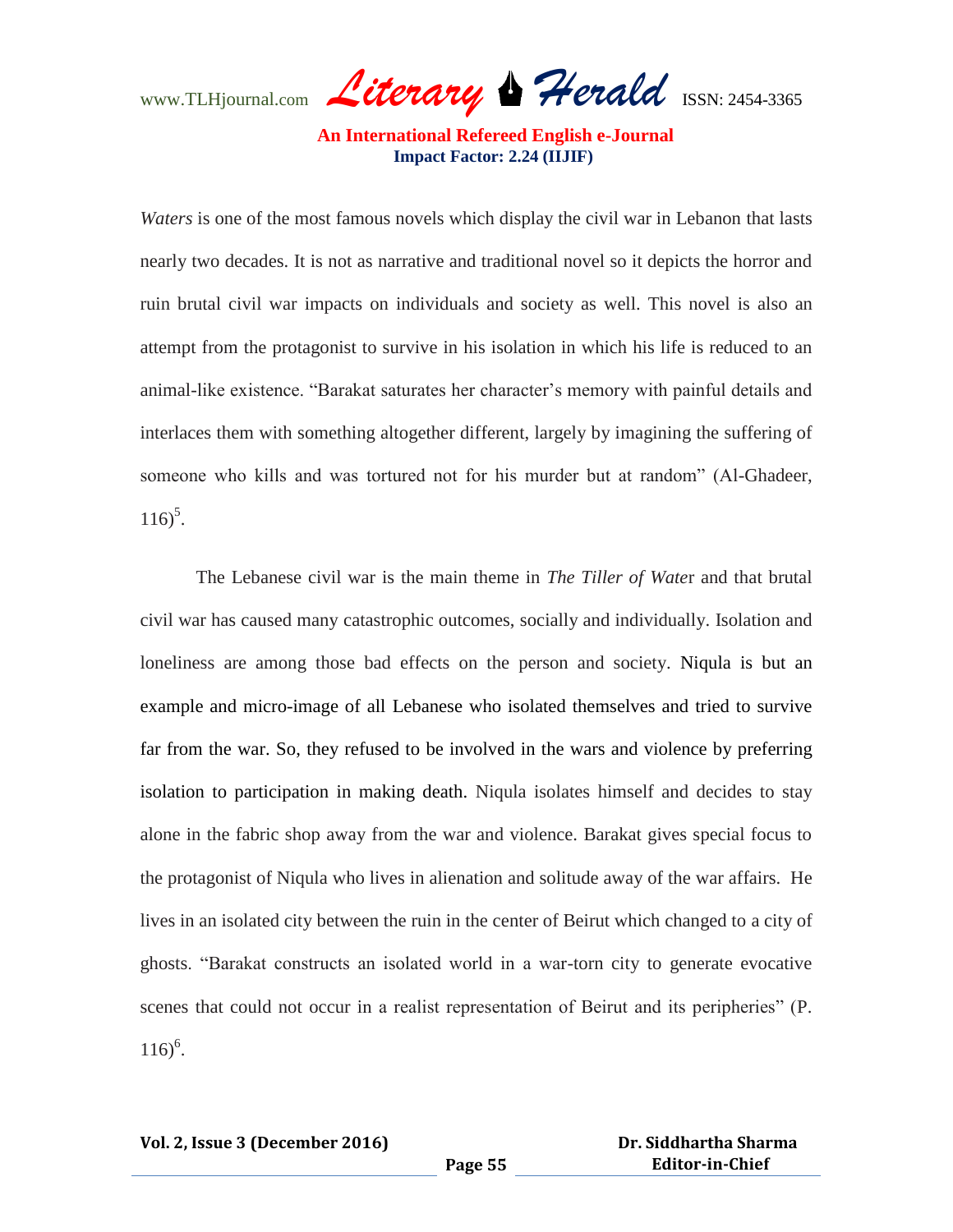www.TLHjournal.com *Literary Herald*ISSN: 2454-3365

The novel is constructed on the nostalgia and regret of the protagonist's memory in his new home. Niqula returns to his home after a short staying with the family's friend in his house to discover it has been taken by strangers; a pregnant woman with her child. He gives up the house and without any clear choice, is drawn without awareness to the middle of Beirut (Souk Tawile) where his fabric shop lies. His happiness is undescribed when he found that the basement of his fabric shop was still in a good condition after the fire of war and violence collapsed all the shops to ruin. "Everything was just as it had been. Not even a trace of dust.... it was the most beautiful moment of my life, yes, since my birth" (Barakat, 2012, P.26)<sup>7</sup>. So he decides to use the basement as a home escaping from the violence and war in Beirut.

Niqula in his isolation becomes as lonely as Adam in that land where everything has been destroyed by war. He starts to adapt with his new life between destruction and stray dogs. He tries to build his peaceful and secured world and creates his own happiness away from war by using tissues. He makes what appears to be a house livable, with furniture and piping made of fabric. He thinks himself happier than before. His happiness is based on the tissue and travelling in his memory with his Kurdish maid, Shamsa.

> *After I undid the ties and unrolled the tight bolts of cloth from their spools, I began to work my imagination. I let my desires guide me as I arranged and furnished my home, spurred on by an irresistible ecstasy.*  $(P.40)^8$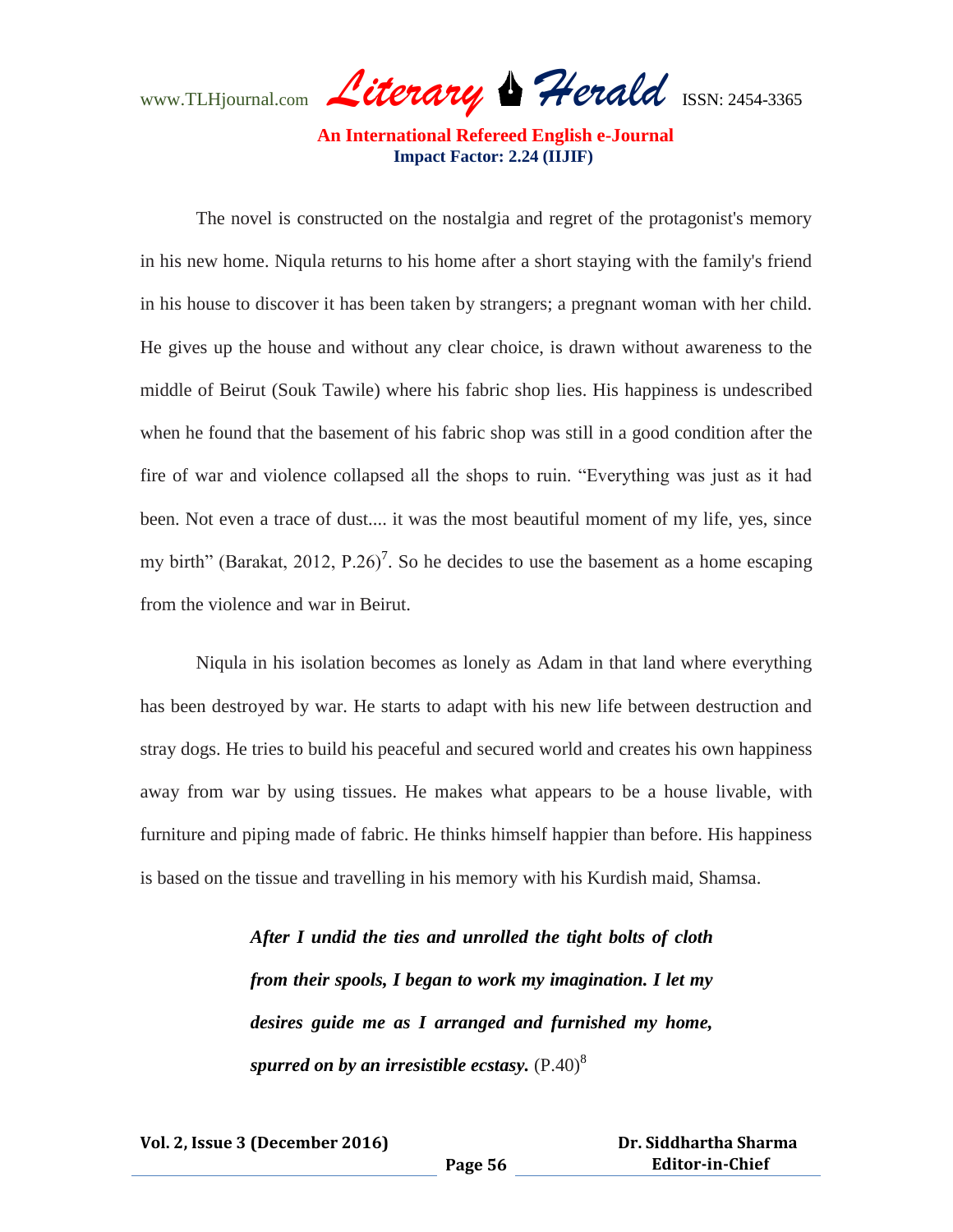www.TLHjournal.com *Literary Herald*ISSN: 2454-3365

In his isolation, he doesn't want to contact with any human outside his area because he was afraid of all people who are filled with evil. He starts to take trips in his town which became neglected and abandoned. The civil war changed it into Ghosts town. He doesn't want to see more ruin and destruction as he realizes the awareness the reality of war. This refusal of facing the reality of the war is because he thinks that the isolation is better from facing the war and violence. So, he thinks that alienation is the only way to survive.

Niqula found himself a stranger in his own city. In his isolation he does not encounter with a gangster. His encounter is with fierce dogs which are spread on the streets instead of gunmen. The alienation and war also make them fierce in the death city "They're wolves, I said to myself" $(P.57)^9$ . After a long chasing from street to another, this encounter ends by the friendship between the leader of dogs and Nigula, who realizes that the dog did not want to fight. It was only searching for a new master after his first master disappeared in the civil war.

Niqula in the middle of ruin and destruction finds his happiness and joy. The fabric recalls him with his family and his maid, Shamsa. His past memory refused to depart his loneliness and solitude. In these stories of fabrics is the history of Lebanon and its culture. "His narratives connect past time and space with the present and underscore Beirut's position within a global culture that rejoices in Lebanon's prosperity and suffers for its woes" (Amin  $108,109$ )<sup>10</sup>. By this history, he tries to keep his identity and his city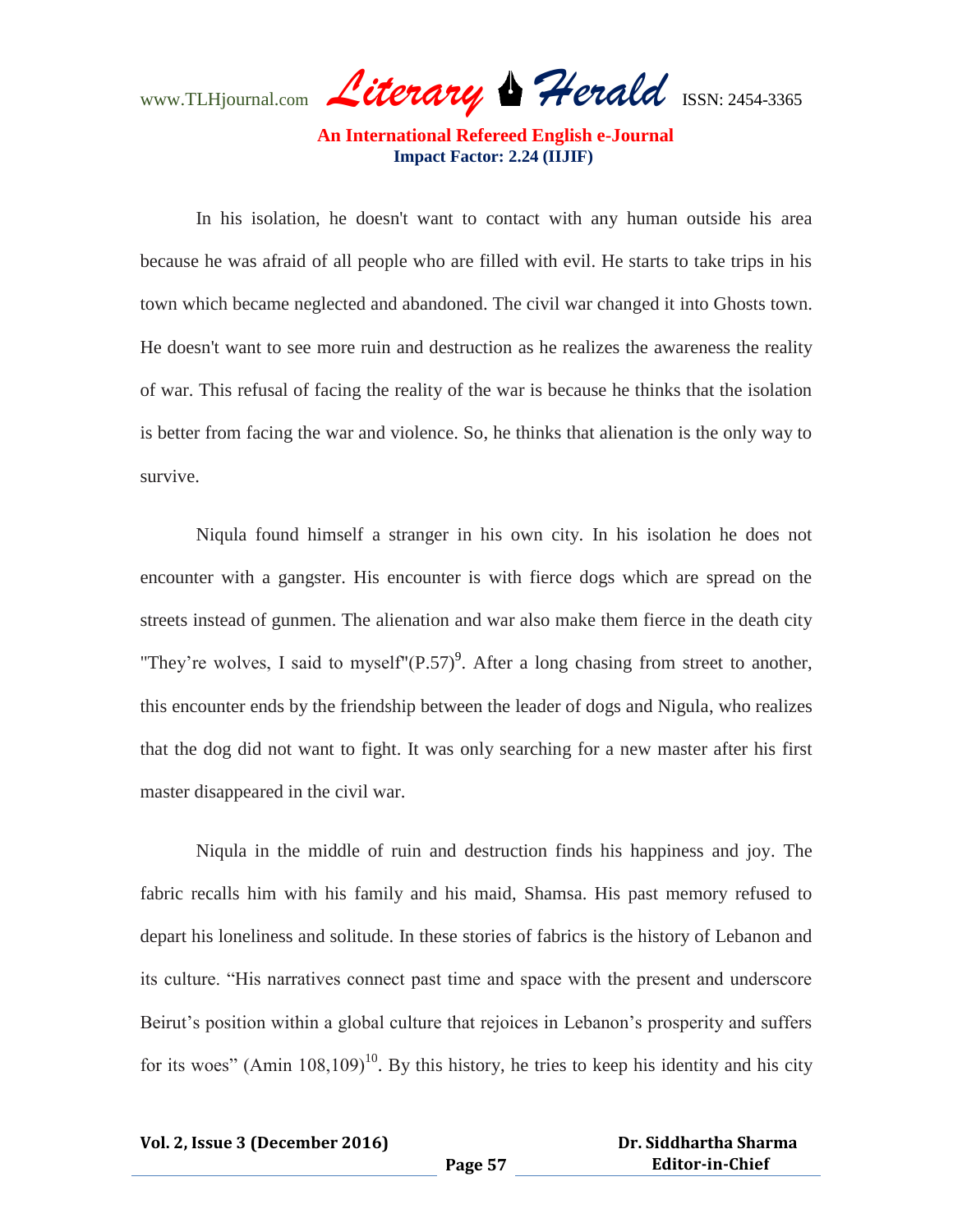www.TLHjournal.com *Literary Herald*ISSN: 2454-3365

from erasing by the brutal war and by the new colonizer. "*Harith al-miyah* interweaves characters' ancestral histories with the mundane activities of the narrator as he tries to survive alone in the bombed-out city of the novels present" (Dyer  $17$ )<sup>11</sup>.

On top of that, Barakat embodies isolation in *The Tiller of Waters* as the exile. The protagonist of her novel *The Tiller of Waters* isolates himself as a stranger in the down level of his fabric away from his people and society. Barakat embodies Beirut as an isolated city from the other people. "Barakat constructs an isolated world in a war-torn city to generate evocative scenes that could not occur in a realist representation of Beirut and its peripheries" (Al-Ghadeer  $116$ )<sup>12</sup>. This isolation is a disappointment in the case of Niqula and his exile moves away from humanity. Niqula's life in his isolation in Beirut during the brutal civil war is similar to living in exile. Edward Said, the eminent Palestinian critic, displays the exile of the protagonist Niqula, who is searching for his peaceful city from his childhood. The war compelled him leave his city and life in isolated and homeless condition.

> *Exile is strangely compelling to think about but terrible to experience. It is the unhealable rift forced between a human being and a native place, between the self and ills true home: ills essential sadness can never be surmounted*.  $(173)^{13}$

**Vol. 2, Issue 3 (December 2016)**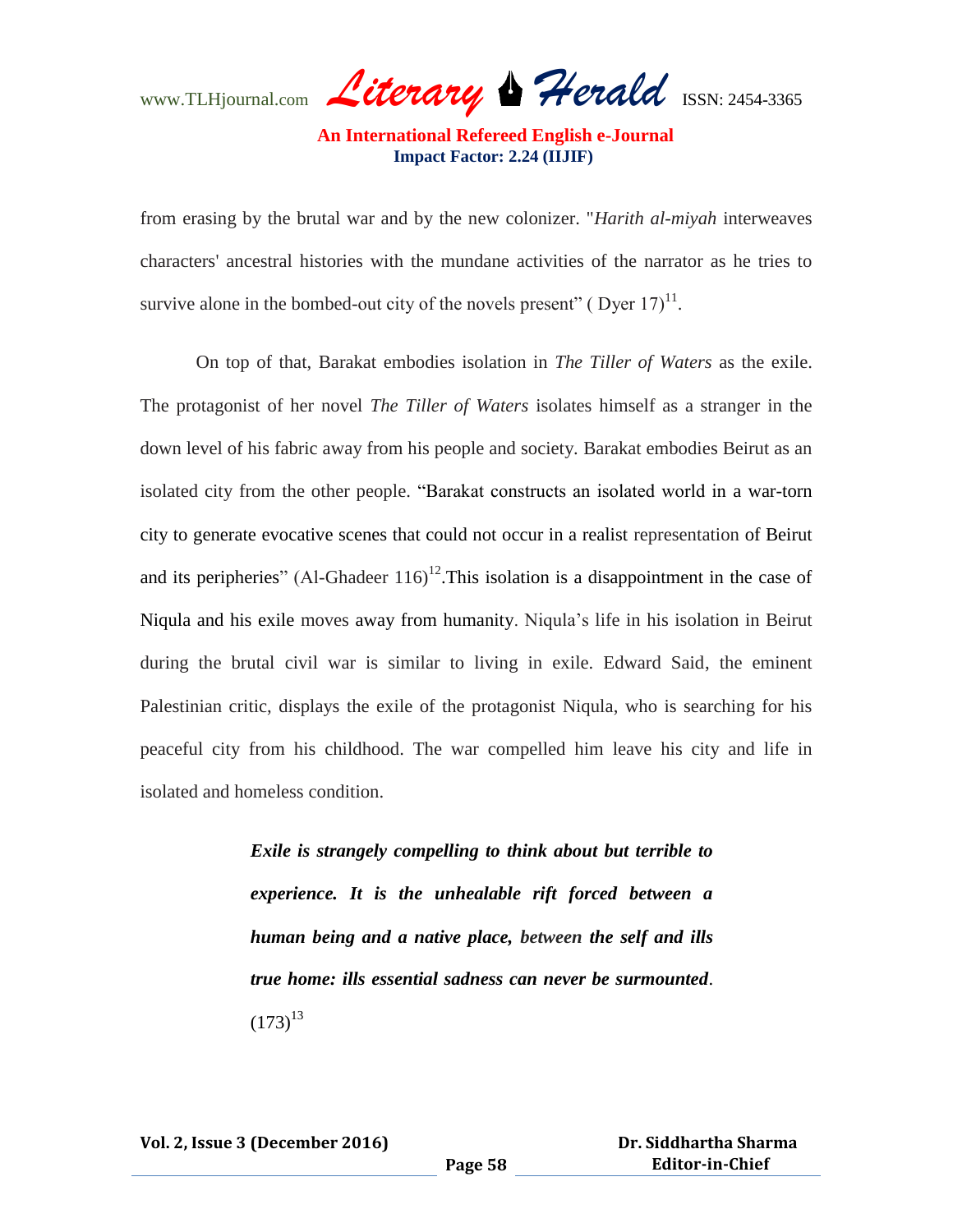www.TLHjournal.com *Literary Herald*ISSN: 2454-3365

# **Conclusion**

Undoubtedly, war and violence, as we know, have catastrophic and agonizing outcomes everywhere. In her novel, *The Tiller of Water,* Barakat displays the theme isolation which a tragic result of the war. The person refuges to isolate himself and live a lonely escaping from the war and violence. He wants to live in a safe place even between the ruin or away from his society rather than being involved in that wars and violence as we see and experience it today in our Arab societies. Lots of people unwillingly leave their homes and properties to survive from the civil wars and search for the peaceful shelter. They find themselves inforced to adapt new life in their isolation and far from their people and properties as the protagonist of the novel Niqula did in his alienation.

# **References**

 $\overline{a}$ 

- <sup>1</sup>. Al-Samman, Hanadi. *Anxiety of Erasure: Trauma, Authorship, and the Diaspora in Arab Women's Writings*. New York: Syracuse UP, 2015. Print.
- 2 . Ashour, Radwa, Ferial J. Ghazoul, and Hasna Reda Mekdashi, eds. *Arab Women Writers A Critical Reference Guide 1873–1999*. Translated by Mandy McClure - Cairo: The American University in Cairo Press, 2008. Print.

3 . Ibid., P.132.

<sup>4</sup>. Amin, Dina. "Disorientation and the Metropolis in HudāBarakāt's H ārith Al*miyāh.*" Journal of Arabic Literature 41 (2010): 108-20. Print.

| Vol. 2, Issue 3 (December 2016) |         | Dr. Siddhartha Sharma  |
|---------------------------------|---------|------------------------|
|                                 | Page 59 | <b>Editor-in-Chief</b> |